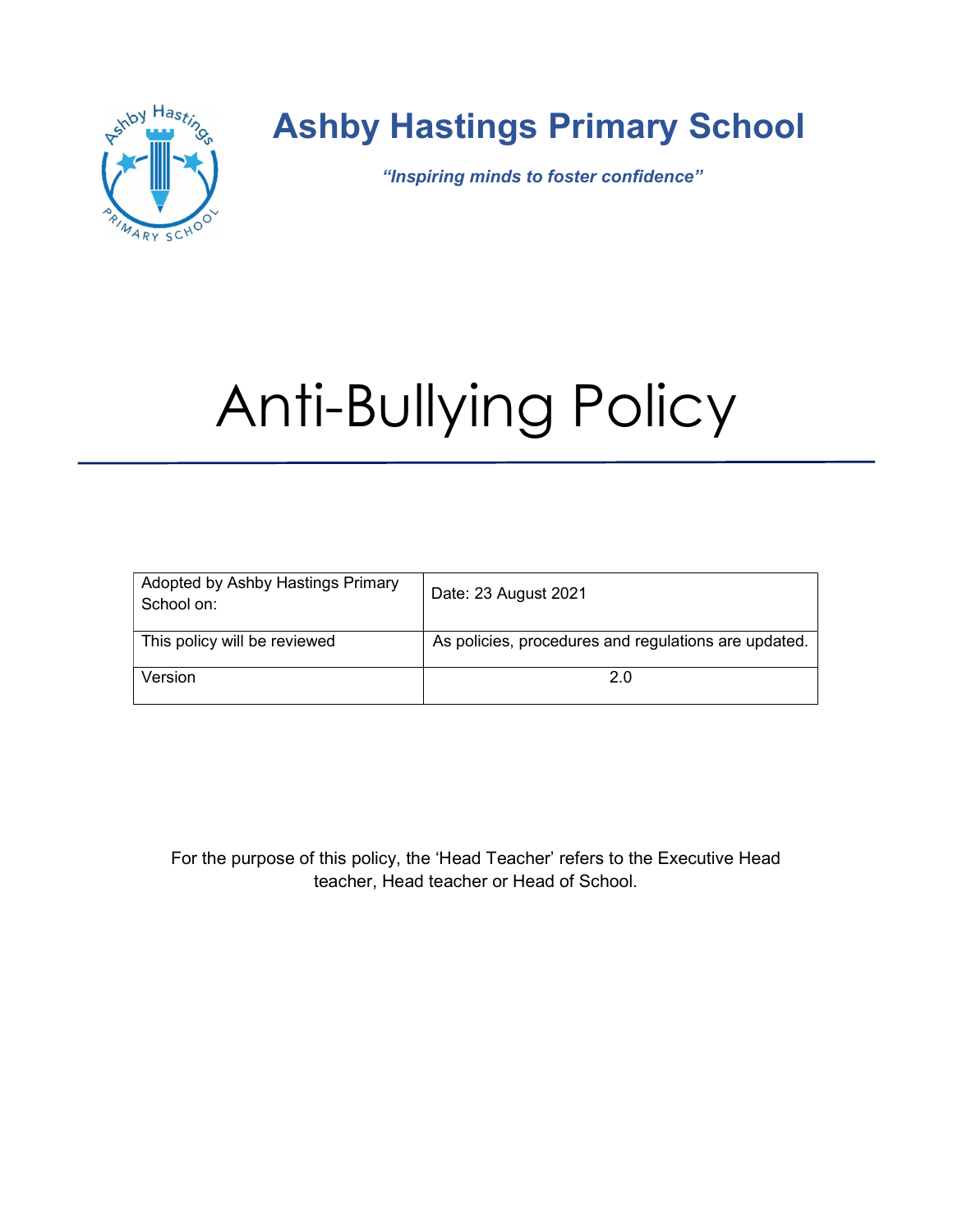At Ashby Hastings Primary School staff, parents and children work together to create a happy, caring learning environment. Bullying, either verbal, physical, direct or indirect is not tolerated. Everyone at Ashby Hastings Primary School accepts responsibility to prevent instances of bullying and, if any do occur, to deal with any incidents quickly and effectively.

#### The Law

**The Education and Inspections Act 2006 requires that schools** must have measures to encourage good behaviour and **prevent all forms of bullying** amongst pupils. These measures are part of the school's behaviour policy which must be communicated to all pupils, school staff and parents annually.

#### The Equality Act 2010

The Equality Act 2010 replaces previous anti-discrimination laws with a single Act. A key provision is a new public sector Equality Duty, which came into force on 5 April 2011. It replaces the three previous public sector equality duties for race, disability and gender, and also covers age, disability, gender reassignment, pregnancy and maternity, race, religion or belief, sex and sexual orientation. The Duty has three aims. It requires public bodies to have due regard to the need to:

- Eliminate unlawful discrimination, harassment, victimisation and any other conduct prohibited by the Act;
- Advance equality of opportunity between people who share a protected characteristic and people who do not share it; and
- Foster good relations between people who share a protected characteristic and people who do not share it.

Schools are now required to comply with the new Equality Duty. The Act also makes it unlawful for the responsible body of a school to discriminate against, harass or victimise a pupil or potential pupil in relation to admissions, the way it provides education for pupils, provision of pupil access to any benefit, facility or service, or by excluding a pupil or subjecting them to any other detriment.

In England and Wales the Act applies to all maintained and independent schools, including Academies and Free Schools, and maintained and non-maintained special schools.

#### Safeguarding Children and Young People

Under the Children Act 1989 a bullying incident should be addressed as a child protection concern when there is 'reasonable cause to suspect that a child is suffering, or is likely to suffer, significant harm'. Where this is the case, the school staff should report their concerns to their local authority children's social care. Even where safeguarding is not considered to be an issue, schools may need to draw on a range of external services to support the pupil who is experiencing bullying, or to tackle any underlying issue which has contributed to a child doing the bullying.

#### Criminal Law

Although bullying in itself is not a specific criminal offence in the UK, it is important to bear in mind that some types of harassing or threatening behaviour – or communications – could be a criminal offence, for example under the Protection from Harassment Act 1997, the Malicious Communications Act 1988, the Communications Act 2003, and the Public Order Act 1986. If school staff feel that an offence may have been committed they should seek assistance from the police. For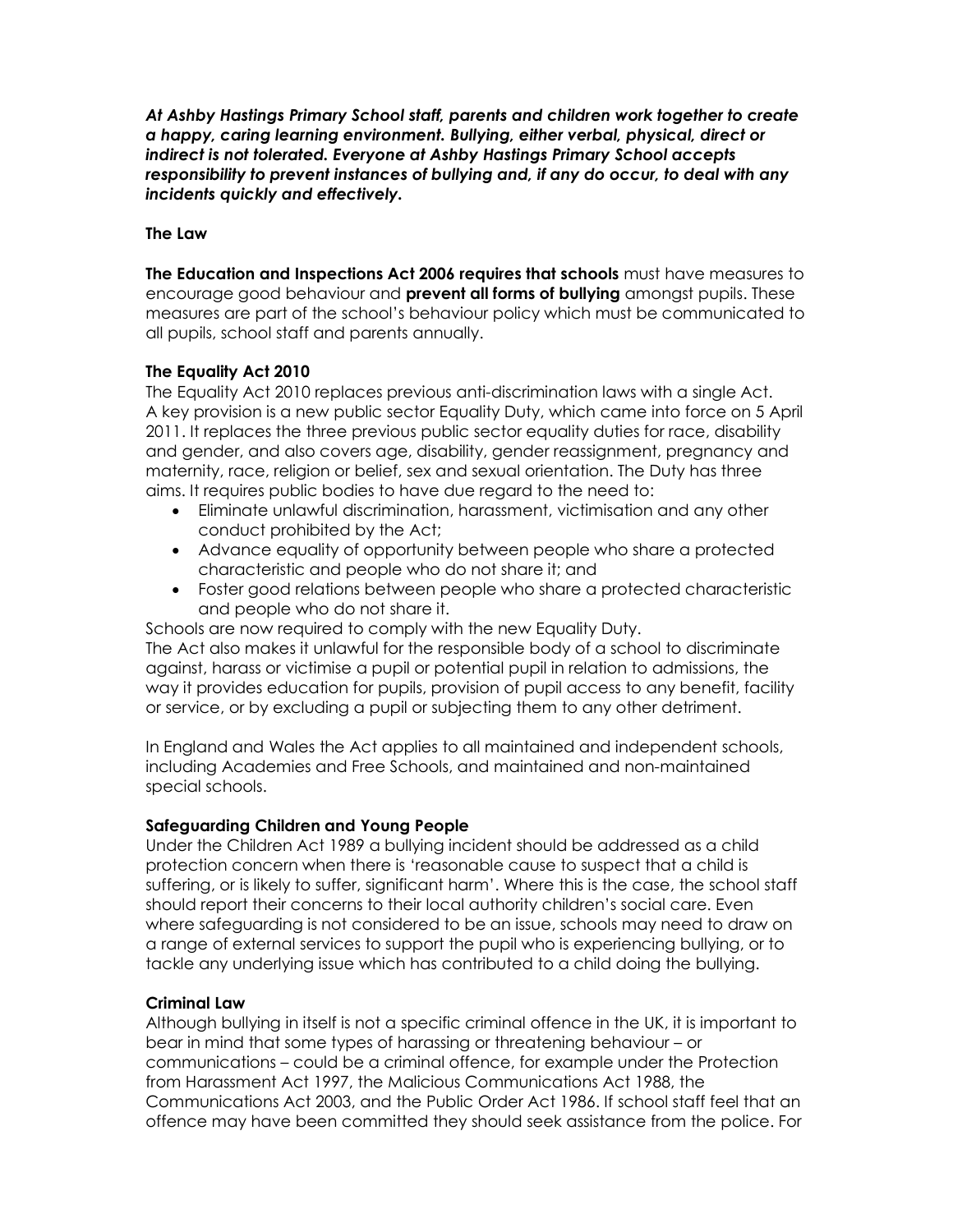example, under the Malicious Communication Act 1988, it is an offence for a person to send an electronic communication to another person with the intent to cause distress or anxiety or to send an electronic communication which conveys a message which is indecent or grossly offensive, a threat, or information which is false and known or believed to be false by the sender.

#### Aims of the anti-bullying policy

- To teach children how to challenge bullying behaviour
- To increase understanding for bullied children and to help to build an antibullying ethos in school
- To develop positive strategies for dealing with bullying incidents
- To provide support structures that are sensitive and responsive to children's needs
- To adopt strategies which promote positive attitudes and values
- To provide an environment where children feel able to speak and know they will be listened to

#### What is bullying?

Bullying is behaviour by an individual or group, repeated over time, that intentionally hurts another individual or group either physically or emotionally. Bullying can take many forms (for instance, cyber-bullying via text messages or the internet), and is often motivated by prejudice against particular groups, for example on grounds of race, religion, gender, sexual orientation, or because a child is adopted or has caring responsibilities. It might be motivated by actual differences between children, or perceived differences. Stopping violence and ensuring immediate physical safety is obviously our first priority but emotional bullying can be more damaging than physical. Staff have to make their own judgements about each specific case.

There are many definitions of bullying, but most have three things in common:

- 1. It is deliberately hurtful behaviour
- 2. It is repeated over a period of time
- 3. It causes intentional problems and difficulties for those being bullied.

Bullying can take many forms, but the four main types are:

- 1. Physical hitting, kicking, taking belongings
- 2. Verbal name calling, insults, racist remarks
- 3. Indirect spreading nasty stories about someone, excluding someone from social groups.
- 4. Cyber- Bullying

#### Cyber-Bullying

The rapid development of, and widespread access to, technology has provided a new medium for 'virtual' bullying, which can occur in or outside school. Cyberbullying is a different form of bullying which can happen 24/7, with a potentially bigger audience, and more accessories as people forward on content at a click. For more information on how to respond to cyber-bullying and how pupils can keep themselves safe, please refer to the Childnet International and Beatbullying links under 'Additional Resources' at the end of this policy.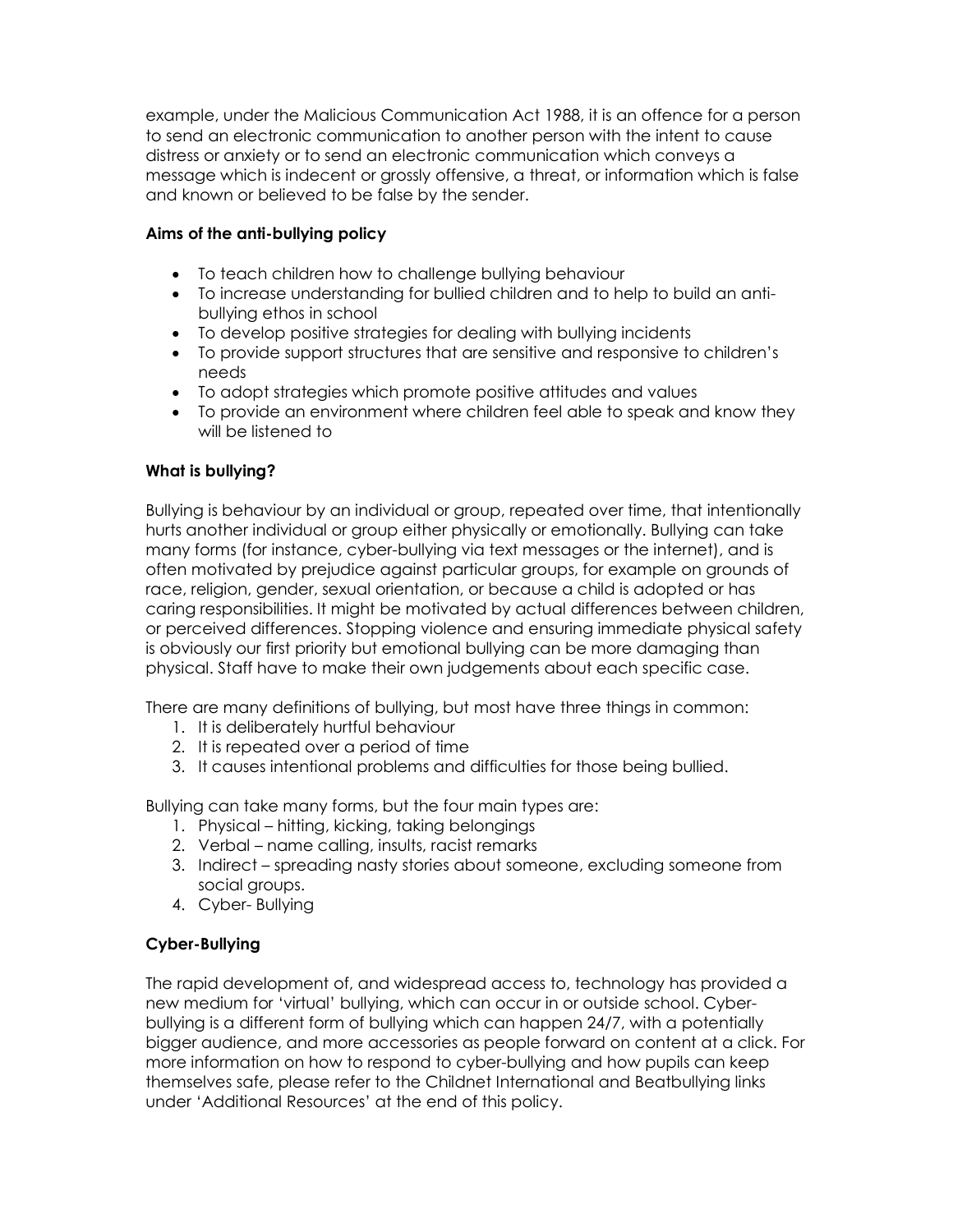#### Why is it an important issue?

At Ashby Hastings Primary School we are concerned about bullying and the effect it has on the children and we do everything we can to prevent it occurring. We recognise why we need to challenge bullying behaviour in our school.

#### 1. The safety and happiness of the children

When children are bullied their lives are made miserable. They may suffer injury. They may be unhappy about coming to school, or lose confidence or selfesteem. Some children blame themselves for inviting bullying behaviour.

#### 2. Educational achievement

If bullied children are unhappy it affects their concentration and learning. Some avoid coming to school and miss parts of their education.

#### 3. Bullying can provide a behaviour model.

If children observe bullying behaviour going unchallenged other children may learn that bullying is a quick and effective way of getting what they want. Children who are bullied feel let down by the school's inaction. They see it as school condoning unacceptable behaviour.

#### 4. To show that we have a reputation as an effective and caring school

No school can definitely say that there is no bullying. Every school has some degree of bullying even if it is only slight or infrequent. Parents know this and need the school to respond positively and effectively to bullying. We must not be complacent. As a caring school we uphold the values of tolerance, nondiscrimination and respect towards others and condemn all forms of bullying.

#### Who are the victims?

At Ashby Hastings Primary School we recognise that **any** child can be bullied. We acknowledge that there are certain risk factors which will make the experience of bullying more likely.

These include:

- Lacking close friends in school
- $\bullet$  Being shy
- Coming from an over protective family environment
- Being from a different racial or ethnic group to the majority
- Having Special Educational Needs
	- Being a child who behaves inappropriately with others e.g. barging in games or being a nuisance

#### What can we do?

#### **Prevention**

Do not wait until an instance of bullying has been reported, steps should be taken to prevent bullying – all staff should proactively promote anti bullying and conflict resolution messages.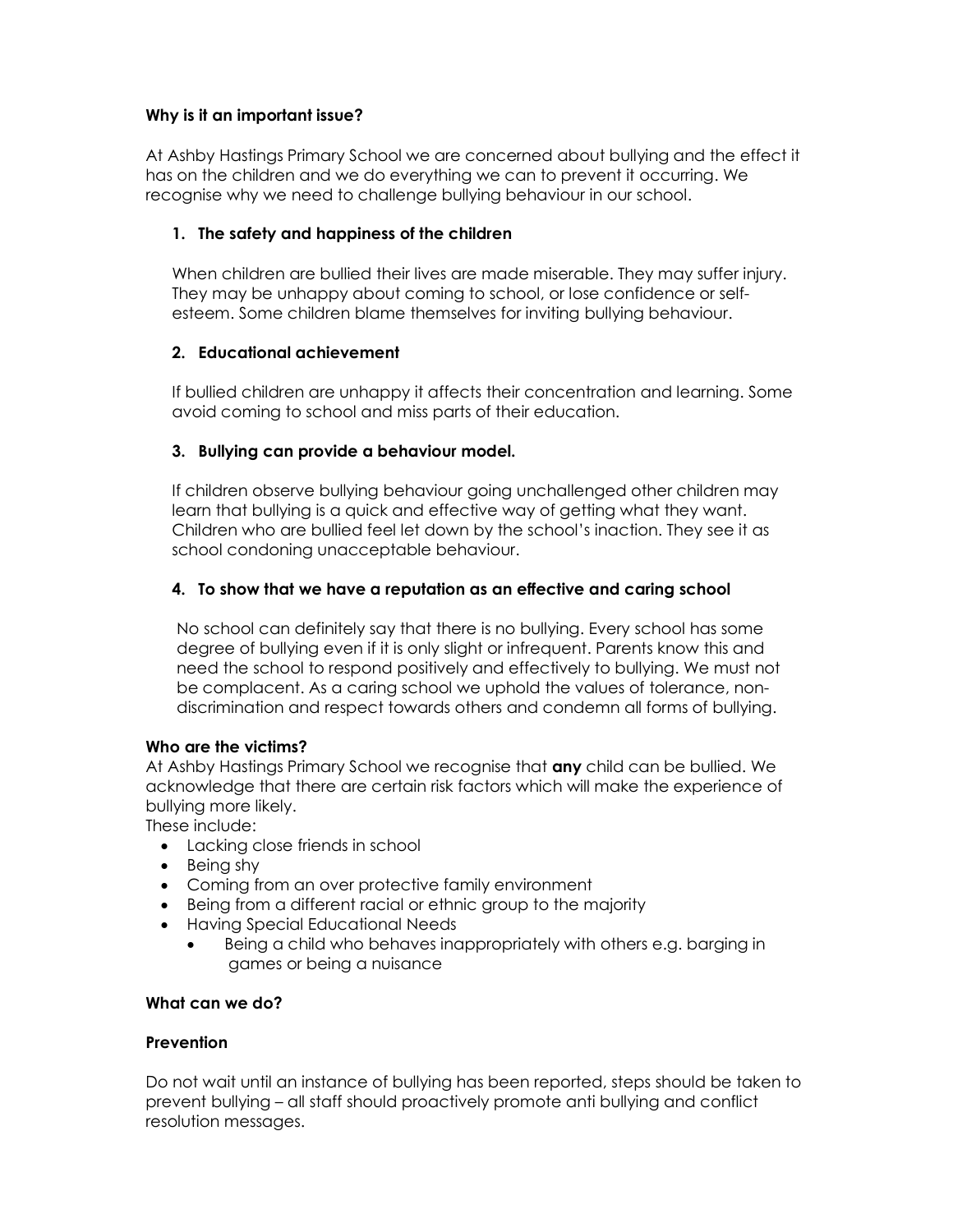For example:

- talking to pupils about issues of difference, perhaps in lessons, through dedicated events or projects, or through collective worship.
- Creating an ethos of good behaviour where pupils treat one another and the school staff with respect because they know that this is the right way to behave.
- Be a role model of the values of respect, courtesy, honesty, caring, equality and forgiveness for staff and other pupils, and a clear understanding of how our actions affect others.

It is important to recognise that staff, children and parents have important roles to play in recognising bullying, dealing with it and preventing it.

#### What children can do

- Not allow someone to be deliberately left out of a group
- Not smiling or laughing when someone is being bullied
- Tell a member of staff what is happening
- Encouraging the bullied child to join in their activities or group
- Tell the bully to stop what he/she is doing
- Show the bully that they disapprove of his/her actions

#### What staff can do

- Be vigilant
- Listen and investigate
- Watch for children who seem isolated or unhappy
- Watch for the problem areas e.g. toilets, playground
- Deal with incidents immediately

#### What parents can do.

Help school deal with bullying by:

- Discouraging their own child from using bullying behaviour at home or elsewhere
- Showing their own child how to resolve difficult situations without using violence or aggression or retaliation of any kind
- Watching for signs of their own child being bullied or bullying others
- Talking to their child
- Contacting school straight away with a problem

#### Procedures.

The behaviour policy should be applied in relation to bullying in order to show clearly that their behaviour is wrong. Disciplinary measures must be applied fairly, consistently, and reasonably taking account of any special educational needs or disabilities that the pupils may have and taking into account the needs of vulnerable pupils. It is also important to consider the motivations behind bullying behaviour and whether it reveals any concerns for the safety of the perpetrator. Where this is the case the child engaging in bullying may need support themselves.

These procedures depend upon the seriousness of the situation.

- 1. Discuss the incident with the victim, **always** investigate. Listen and act.
- 2. Identify the bully/bullies. Obtain witnesses if possible.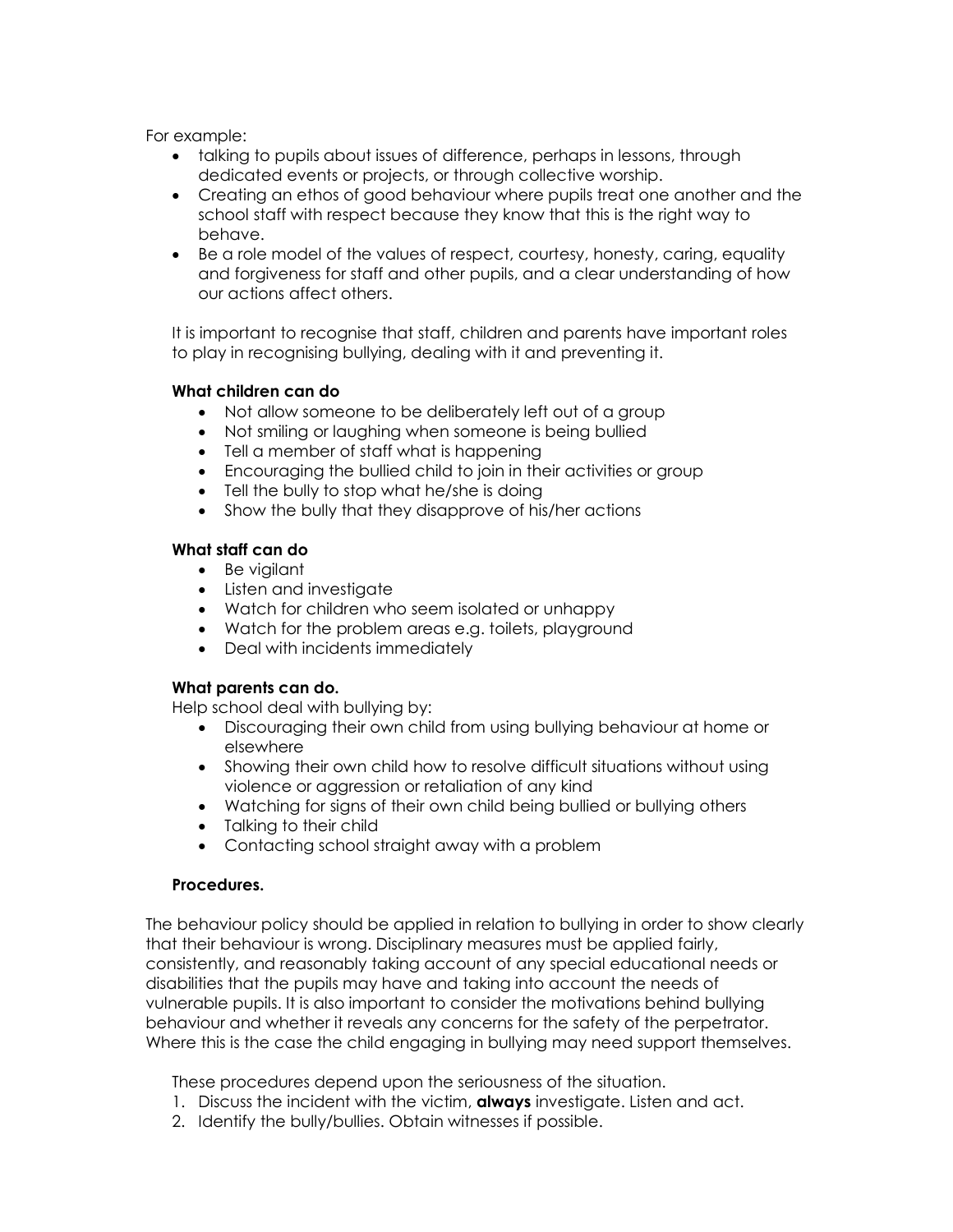- 3. Discuss what has happened with the bully. Confront them with the details. Make it clear that bullying is not acceptable at Ashby Hastings Primary School.
- 4. Record incidents

If the bully owns up, then follow the procedures outlined below.

- 5. Inform the Headteacher or a member of the Senior Leadership Team if the Headteacher is not available.
- 6. Parents informed by the Class Teacher and / or Headteacher in more serious cases.
- 7. Sanctions decided for the bully will depend on the severity of the incident:
	- o Home/school communication book/ chart and reward system where necessary
	- o Praise good behaviour.
	- o Loss of playtimes
	- o Headteacher weekly meetings
	- o Intervention Programme e.g. Circle of Friends
	- o Involvement of outside agencies e.g. EIS/ EP
	- o Exclusion from school
- 8. When the behaviour of the bully improves then sanctions can be withdrawn.

Support for the victim

- 1. Ask the victim what he/she would like school to do to make him/her feel safe. Follow this up by planned support e.g. named adult to talk to (this would usually be the class teacher or teaching assistant), home/school book.
- 2. Class Teacher monitor on a regular basis to check child is happy
- 3. Ask other staff to monitor the situation either in class or by observing at playtimes/lunchtimes to ensure there is no repetition.
- 4. Inform all staff.

#### Adult Bullying

At Ashby Hastings Primary School we recognise that there are occasions where adults are bullies:

- Adult to child
- Adult to adult

Any instance of bullying is dealt with seriously.

Incidents should be reported to the Headteacher and investigated thoroughly by the Headteacher, and, if necessary the Chair of the Governing Body and if necessary union representatives. If proven appropriate action is taken following HR guidance.

All incidents of bullying will be recorded on the log shown in the appendix of this policy.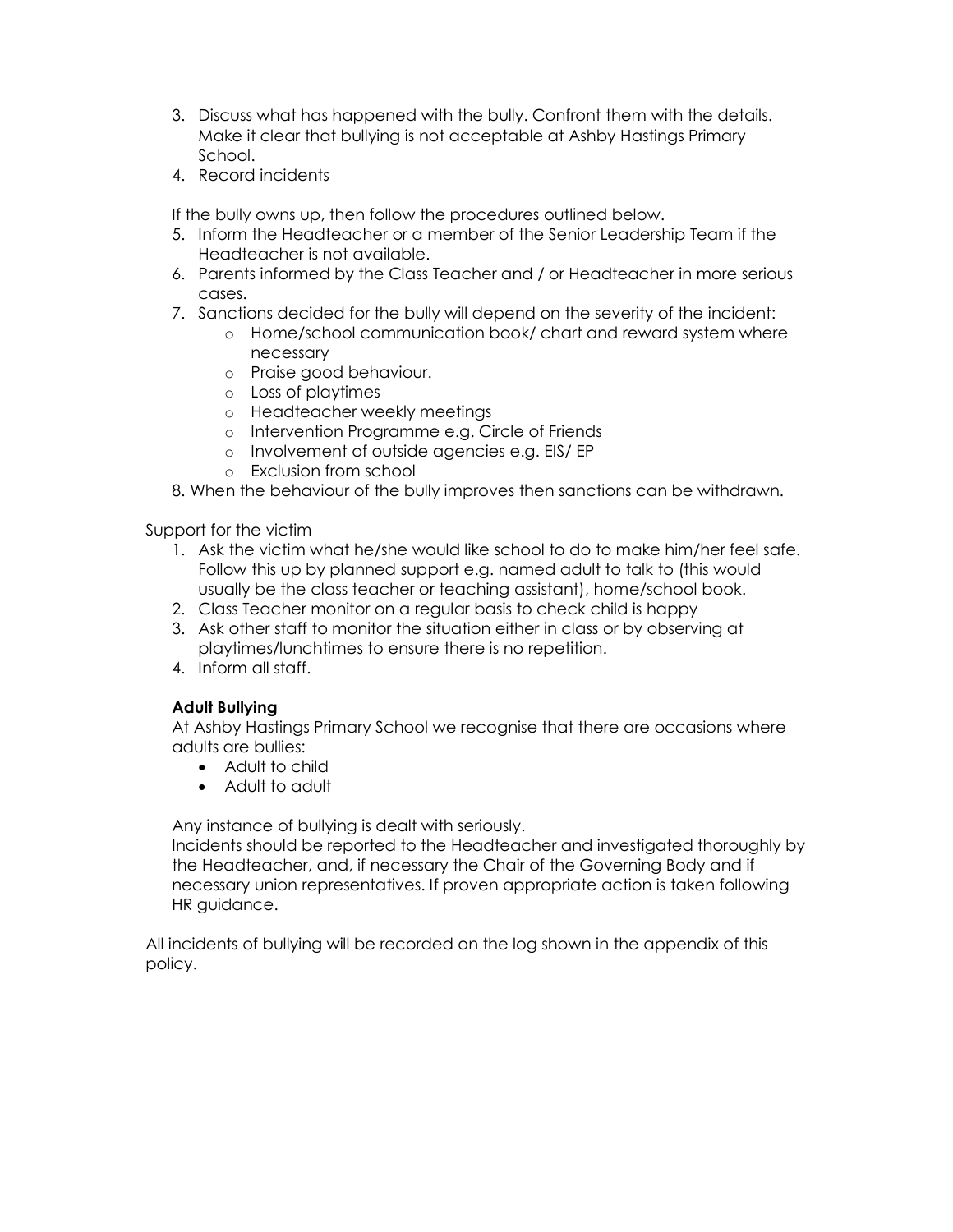#### Additional Resources to support the anti bullying policy

#### DfE resources:

DfE Behaviour and Discipline in Schools Guidance

https://www.gov.uk/government/publications/behaviour-and-discipline-in-schools Make Them Go Away (SEND DVD)

Let's Fight it Together (Cyberbullying DVD)

#### Legislative links:

Schools' duty to promote good behaviour (Education and Inspections Act 2006 Section 89)

Power to tackle poor behaviour outside school (Education and Inspections Act 2006 Section 89(5))

#### The Equality Act 2010

#### Specialist Organisations:

The Anti-Bullying Alliance (ABA): Founded in 2002 by NSPCC and National Children's Bureau, the Anti-Bullying Alliance (ABA) brings together over 100 organisations into one network to develop and share good practice across the whole range of bullying issues.

Beatbullying: A bullying prevention charity with an emphasis on working directly with children and young people. In addition to lesson plans and resources for parents, Beatbullying have developed the Cybermentors peer support programme for young people affected by cyberbullying.

Kidscape: Charity established to prevent bullying and promote child protection. Advice for young people, professionals and parents about different types of bullying and how to tackle it. They also offer specialist training and support for school staff, and assertiveness training for young people.

Restorative Justice Council: Includes best practice guidance for practitioners 2011. Cyberbullying:

#### ChildNet International: Specialist resources for young people to raise awareness of online safety and how to protect themselves.

#### LGBT:

EACH: A training agency for employers and organisations seeking to tackle discrimination on the grounds of gender and sexual orientation.

Schools Out: Offers practical advice, resources (including lesson plans) and training to schools on LGBT equality in education.

Stonewall: An LGBT equality organisation with considerable expertise in LGBT bullying in schools, a dedicated youth site, resources for schools, and specialist training for teachers.

This website will be updated shortly to provide links to further information and organisations on transgender and other issues.

#### SEND:

Mencap: Represents people with learning disabilities, with specific advice and information for people who work with children and young people.

Please note that internal servers may block access to some of these sites. Schools wishing to access these materials may need to adjust their settings